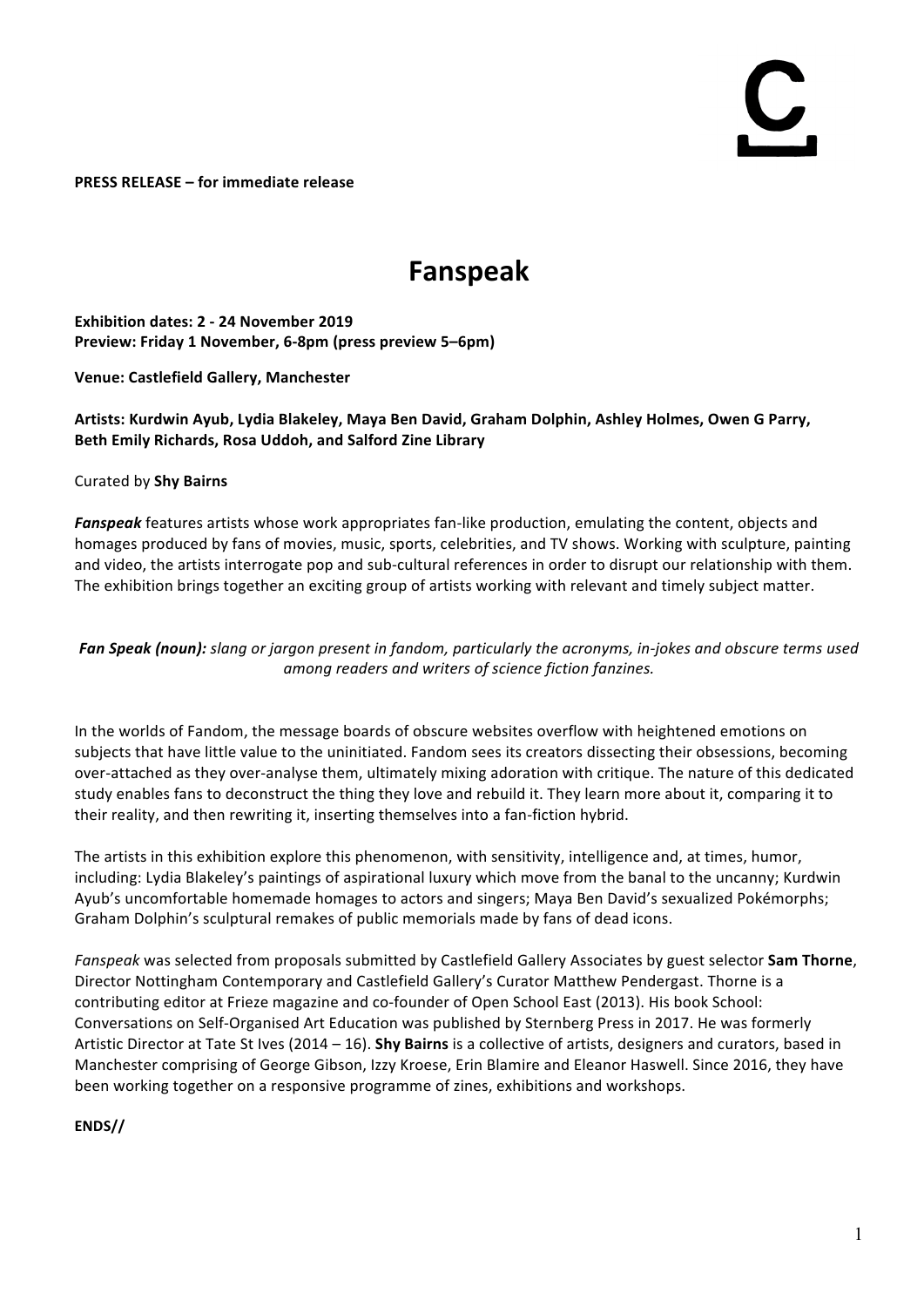**Listing information Exhibition Title: Fanspeak** Public Preview: 6pm-8pm, Friday 1 November 2019 Press Preview: 5pm-6pm, Friday 1 November 2019 **Exhibition Dates: 2 - 24 November 2019** Venue: Castlefield Gallery, 2 Hewitt Street, Manchester, M15 4GB **Tel:**  0161 832 8034 **Web:** castlefieldgallery.co.uk **Opening Times:** Wed to Sun 12noon – 5.30pm **Admission:** FREE. The gallery is fully wheelchair accessible

#### **EVENTS**

#### **Saturday 9 November, 12noon – 2:00pm Exhibition Tour, Show and Tell**

Alongside the exhibition will be a day of related activities led by Shy Bairns; a collective-led tour of the exhibition will invite visitors to contribute to the conversation, with the opportunity to discuss the works presented and the ideas behind the exhibition. Visitors will also be invited to bring and share their own pop and alt cultural obsessions, opening up a wider dialogue around fan culture and production.

#### **Saturday 9 November, 3pm – 5:30pm**

Zine making workshop £5, free tickets available for low-income participants or access support workers An afternoon zine making workshop, situated within the exhibition's zine library, will explore the history of zine making

and methods of zine production. Attendees will work collaboratively alongside Shy Bairns to produce a new zine for display within the exhibition.

[Both the tour and workshop will be relaxed and seating will be provided.]

#### **More on the artists**

**Kurdwin Ayub** (b. 1990, Dohuk, Iraq) is an independent director, writer and performance artist based in Vienna. In a series of video works she takes on the persona of a YouTubestyle vlogger, attempting Miley Cyrus dance moves, sharing her drawings of Ryan Gosling and singing along to Adele. These works mimic the characteristically uncomfortable yet brave performances found in the homemade homages fans publish online. kurdwinayub.com - represented by SIXPACKFILM sixpackfilm.com/en

Lydia Blakeley (b. 1980, Bracknell, UK) creates paintings of aspirational luxury that move from the banal to the uncanny. Her series *You're Doing Amazing, Sweetie* (2018) depicts the homes of the Kardashian's in a manner which draws attention to the strangeness of their universality. Blakeley invites us to wonder why, despite being some of the biggest influencers in the world, obsession with the Kardashians is rarely seen as fandom, perhaps because it is so universal? lydiablakeley.com

**Maya Ben David** (b. 1991, Toronto, Canada) is a Toronto-based Jewish-Iranian artist working with video, installation and performance. She creates worlds and characters that aid her ongoing exploration of anthropomorphism, cosplay and performative personas. *POKÉMORPH ME* is a video performance commenting on, and dedicated to, the Pokémon universe and fandom. Pokémorphs are fan-made, anthropomorphised and sexualised versions of the original Pokémon characters. By transforming into a Pokémon herself, Ben David aims to bring agency to these sexualised and dehumanised female creatures. This work imagines a world where female-identifying Pokémorphs rebel against their oppression. mayabendavid.net

**Graham Dolphin** (b. 1972, Stafford, UK) remakes public shrines and tributes made by fans as memorials to dead rock stars. The objects and locations chosen as the site of veneration are often arbitrary; fans make pilgrimages to these sites seeking the stars' aura in the physical remnants left behind by them, or strongly associated with them. Dolphin's interest is not in making replicas or facsimiles. The fans' shrines are living artefacts, constantly changing and being added to. When Dolphin makes a version of them, he wants the sculptural object to become itself, not a copy. grahamdolphin.co.uk

Ashley Holmes (b. 1990, Luton, UK) is a Sheffield-based artist interested in the complexities and nuances that surround postcolonial theory and its impact on contemporary attitudes to political, economic and social systems. His series of works based on Panini football stickers considers the demonisation that runs parallel to idolisation, particularly for people of colour in the public eye. ashleyholmes.co.uk